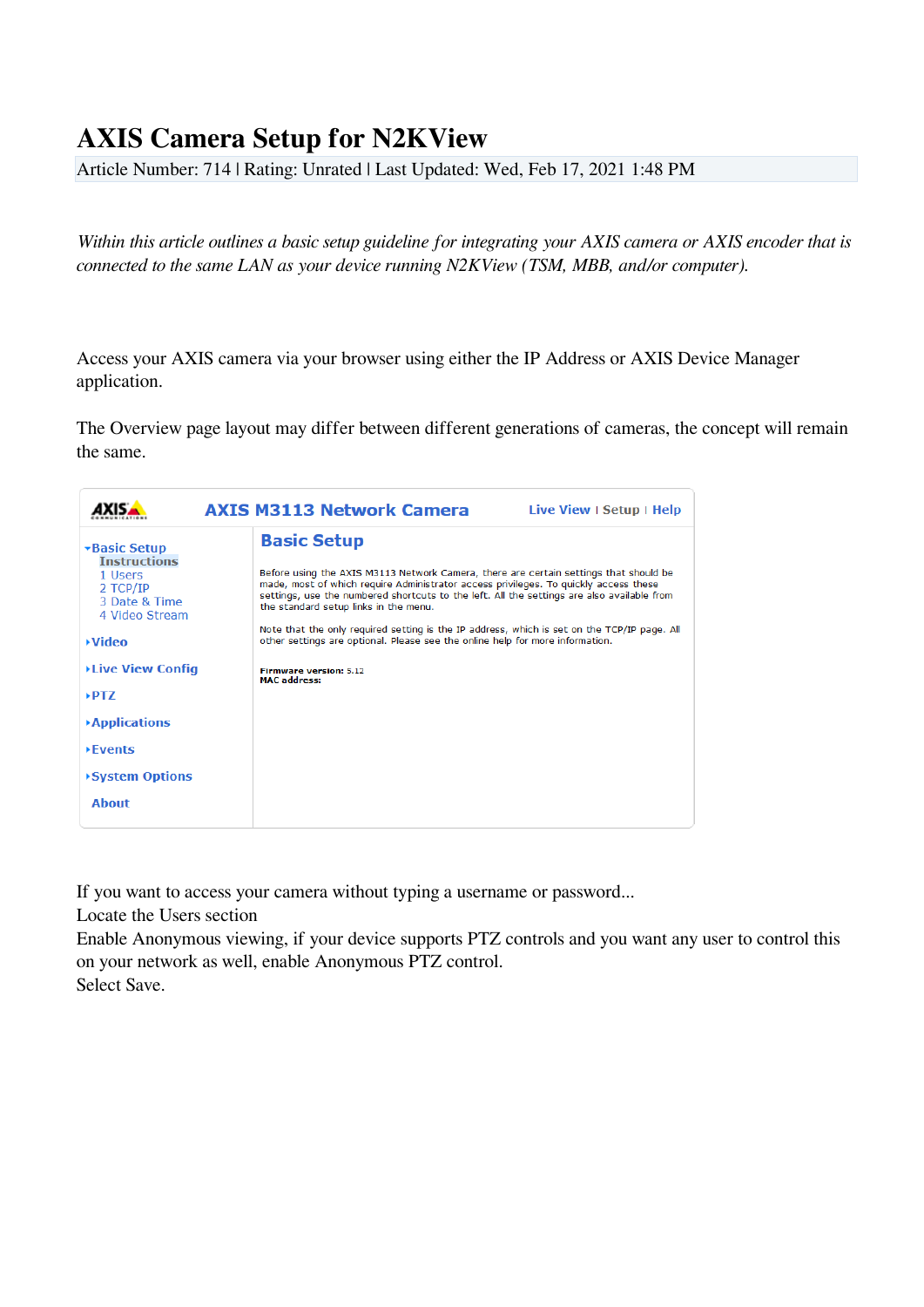| AXIS.                           |                                    | <b>AXIS M3113 Network Camera</b>                                              | Live View   Setup   Help |
|---------------------------------|------------------------------------|-------------------------------------------------------------------------------|--------------------------|
| ▼Basic Setup                    | <b>Users</b>                       |                                                                               |                          |
| <b>Instructions</b><br>1 Users  | <b>User List</b>                   |                                                                               |                          |
| 2 TCP/IP                        | User Name                          | <b>User Group</b>                                                             | User Info                |
| 3 Date & Time<br>4 Video Stream | root                               | Administrator                                                                 |                          |
| <b>∗Video</b>                   |                                    |                                                                               |                          |
| <b>Elive View Config</b>        |                                    |                                                                               |                          |
| P17                             |                                    |                                                                               |                          |
| <b>Applications</b>             |                                    |                                                                               |                          |
| <b>Fvents</b>                   |                                    |                                                                               |                          |
| ▶ System Options                | Add                                | Modify<br>Remove                                                              |                          |
| <b>About</b>                    | <b>HTTP/RTSP Password Settings</b> |                                                                               |                          |
|                                 |                                    | Allow password type: Encrypted & unencrypted $\vee$                           |                          |
|                                 | <b>User Settings</b>               |                                                                               |                          |
|                                 |                                    | $\boxtimes$ Enable anonymous viewer login (no user name or password required) |                          |
|                                 |                                    | Enable anonymous PTZ control login (no user name or password required)        |                          |
|                                 | Enable Basic Setup                 |                                                                               |                          |
|                                 |                                    | Save                                                                          | Reset                    |

By completing the first two settings, most camera setups would be complete. On newer model cameras, such as the M5525 series, there are enhanced security policies. For this type of interface, we need to change the network authentication policy.

Access the Settings tab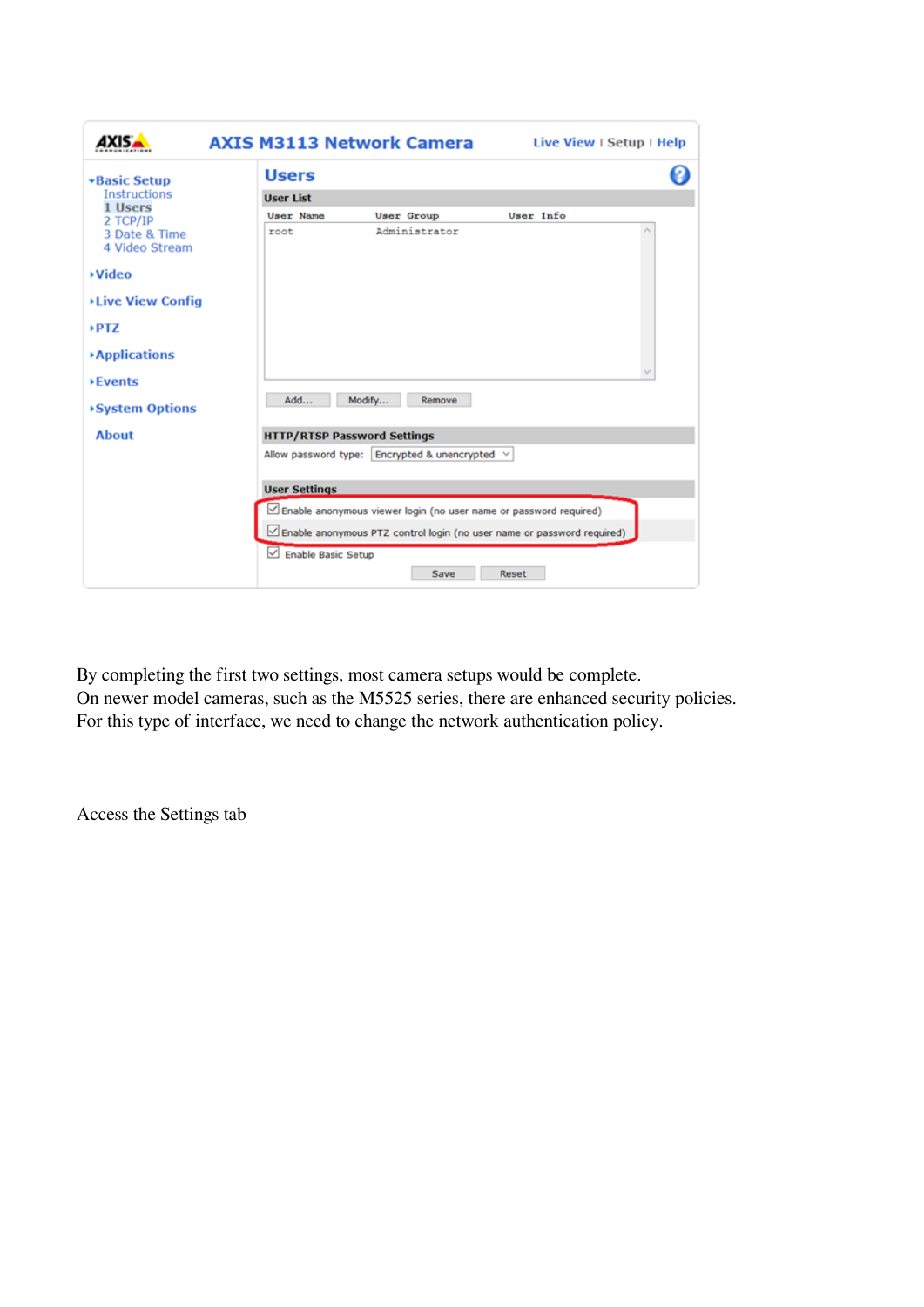

Locate and access the System tab Click on Plain Config Open the Network settings

|              |                             | AXIS MSS2S-E Plainconfig |               | $\times$ | $+$           |                                                  |     |         |   |                          |                                      |            |              |             |                |                | $\overline{\phantom{a}}$ |               | o         | $\times$                   |
|--------------|-----------------------------|--------------------------|---------------|----------|---------------|--------------------------------------------------|-----|---------|---|--------------------------|--------------------------------------|------------|--------------|-------------|----------------|----------------|--------------------------|---------------|-----------|----------------------------|
| $\leftarrow$ | $_{\rm G}$<br>$\rightarrow$ | €                        |               | $\odot$  |               | /192.168.0.30/#settings/system/tools/plainconfig |     |         |   |                          |                                      |            | … ◎ ☆        |             |                | $x^2 \equiv 0$ |                          | $\circledast$ | 變         | Ξ                          |
|              | <b>GHMUNICATIONS</b>        |                          |               |          |               |                                                  |     |         |   |                          | AXIS M5525-E PTZ Dome Network Camera |            |              |             |                |                |                          | ≗             | $\bullet$ | ◉                          |
|              |                             |                          |               |          | Image         | Image Source                                     |     |         |   | Host name                | IPv4 Enabled                         |            |              |             |                |                |                          |               |           | $\lambda$                  |
|              |                             |                          |               |          | Input         |                                                  |     |         |   | IP address               | axis-b8a44f09e811                    |            |              |             |                |                |                          |               |           |                            |
|              |                             |                          |               |          | <b>IOPort</b> |                                                  |     |         |   |                          | 192.168.0.90<br>Connection type:     |            |              |             |                |                |                          |               |           |                            |
|              |                             |                          |               |          | Layout        |                                                  |     |         |   |                          | Auto-Negotiate                       |            | $\mathbf{v}$ |             |                |                |                          |               |           |                            |
|              |                             |                          |               |          | MediaClip     |                                                  | 3   |         |   |                          | Subnet mask<br>255 255 255.0         |            |              |             |                |                |                          |               |           |                            |
|              |                             |                          |               |          | Network       |                                                  |     |         | ь | tcp ECN<br>٠             |                                      |            | ٧.           |             |                |                |                          |               |           |                            |
|              |                             |                          |               |          | Coquet        |                                                  |     |         |   | <b>AxisNS</b>            |                                      |            |              |             |                |                |                          |               |           |                            |
|              |                             |                          |               |          | Properties    |                                                  |     |         |   | 10                       | Check period                         |            |              |             |                |                |                          |               |           |                            |
|              | image:                      | Stream                   | Overlay Audio |          | PTZ<br>PTZ    | Privacy mask                                     | App | System  |   |                          |                                      |            |              |             | $\overline{2}$ |                |                          |               |           | $\ddot{ }$<br>$\checkmark$ |
|              |                             |                          | Ξ             |          | 圍             | 36                                               |     | 으       |   | Comp                     | <b>GNAP</b>                          | $\odot$    |              | ů.          | ťυ             |                |                          |               |           |                            |
|              |                             |                          | Language      |          | Date and time | Orientation                                      |     | Users   |   | ONVIF                    | SNMP                                 | Detectors. |              | Maintenance | Plain config   |                |                          |               |           |                            |
|              |                             |                          | ۵             |          | $\circledast$ | 0                                                |     | 5       |   | $\mathbb{C}^{\text{IS}}$ | ä                                    |            |              |             |                |                |                          |               |           |                            |
|              |                             |                          | TCP/IP        |          | <b>AVHS</b>   | Security                                         |     | Storage |   | I/O ports                | Events                               |            |              |             |                |                |                          |               |           |                            |

Scroll through the Network settings to locate HTTP Authentication Policy Change this value to **Basic**